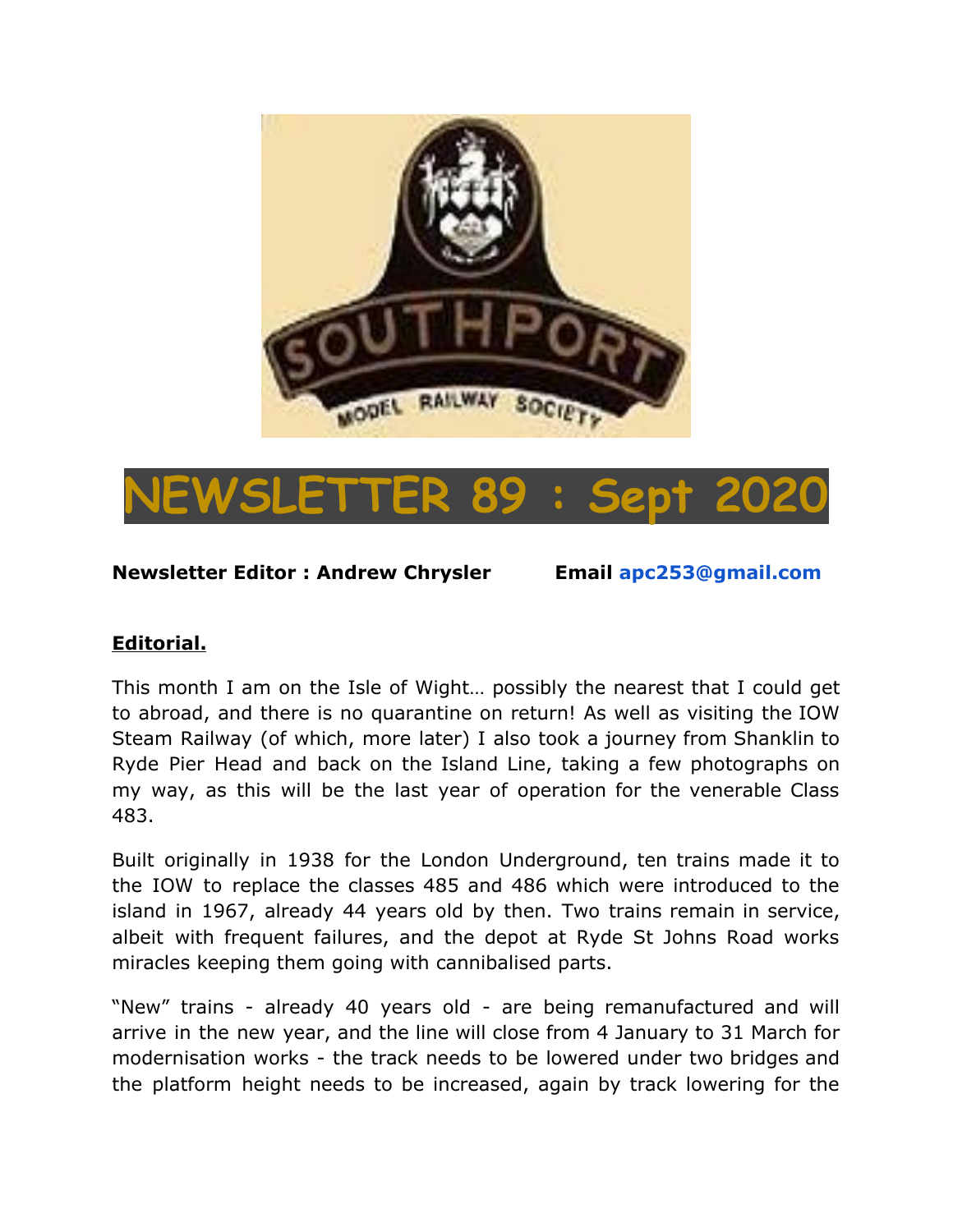new stock. In keeping with the second hand nature of the Island Line, the "new" track that is being laid is itself second hand.

There was a recent fire at the electrical substation feeding the 630v third rail - already in a poor condition that there is a substantial voltage drop at Shanklin, the most remote end of the line, hopefully this will also get a much-needed upgrade.

A passing loop south of Brading is on the cards, allowing a 30 minute interval between trains. At present, a passing loop is at Sandown station, with the line doubling at Ryde, so the service is at rather awkward 20 and 40 minute intervals (although there used to be three trains an hour the service was reduced several years ago). It will be interesting to experience the difference next year.

### **Events Diary.**

There is a weekly "zoom" meeting. The link for this meeting is sent by email each week. Please be certain to use the current link, old ones will not work.

### **Chairman's Notes.**

Another month has gone by – cannot believe how quickly time flies. I hope you are enjoying the photographs which seem to appear in our daily paper on a regular basis. But what have I been up to this month? Although I seem to have been rushed off my feet. Not a great deal has been to do with railway modelling. In the first instance, I think you know that I had a (almost) failure with my laptop which necessitated purchasing a new one.

Trying to set this up, recovering data from the old laptop and then transferring that data seemed to take forever. Fortunately, I managed to rescue most of my files and photos (a good number were backed up but not all) so all was not lost. The operating systems on both laptops were inevitably different so until I get to grips with Windows 10, everything takes just that bit longer. We have also had family here on a couple of occasions and of course that really does eat into one's time (in a nice way though).

Nevertheless I have been to the clubrooms on two or three occasions and am pleased to say that, firstly, the layout lighting for both HS16.5 and HS9/12 circuits are now fully functioning (please remember to switch of if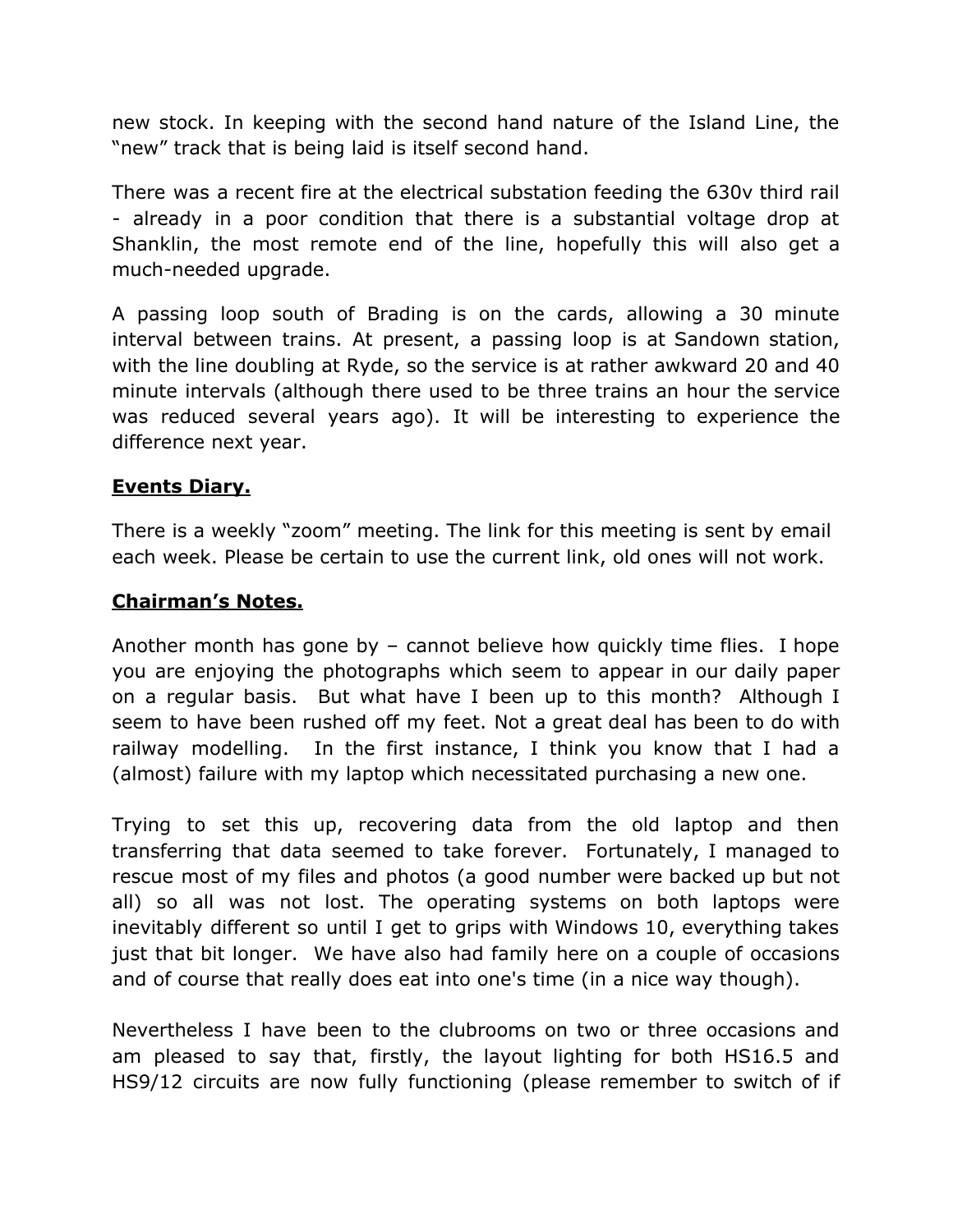you use them) and secondly Monsal Dale has been set up in the downstairs north room and allows those who are so inclined to run N gauge trains.

In terms of my own modelling activities, I have been trying to set up my test track with a rolling road connected to an ammeter/voltmeter to check on how locomotives are performing. I purchased a small speed controller for the princely sum of £6 and a suitable digital ammeter/voltmeter for about the same price. These were put into a homemade box and wired up as recommended in an article in the 2mm Association Newsletter. It worked perfectly using the suggested 9V battery with speed control at least as good as with a Gaugemaster controller is almost 10 times the price. However, some of the locos I have need a little more oomph than 9V to get them moving a reasonable speed so I hooked up a 12V AC transfer along with a bridge rectifier to hoping this would be suitable. Unfortunately it did not work – perhaps a smoothed DC supply is needed so will have to find a capacitor to go across the rectifier. Update next month (hopefully).

On a more sombre note, a number of you will be aware that Jim tripped over some items left on the floor in the clubroom and badly gashed his knee (should have been wearing long trousers and also looked where he was going – I say this in jest), but it could have been much worse. I believe a fuller report and recommendations are being prepared, but in the meantime if you are at the clubrooms on your own, please be careful where you tread and do not leave stuff on the floor which people can trip on. If you are upstairs, use the barrier that is at the top of the stairs. And finally let someone know that you are at the clubroom and what time you expect to leave.

Ian

# **Secretary's Notes.**

Well, another month, but at least not another funeral! But I did have an accident at Eastbank Lane no less – more about this later.

To celebrate my  $66<sup>th</sup>$  birthday we headed to Wales for three days in Porthmadog, and travelled on the Ffestiniog Heritage trains to Tanybwlch on each day. Social distance requirements mean that there are no buffet or train toilet facilities and all passengers travel in traditional compartments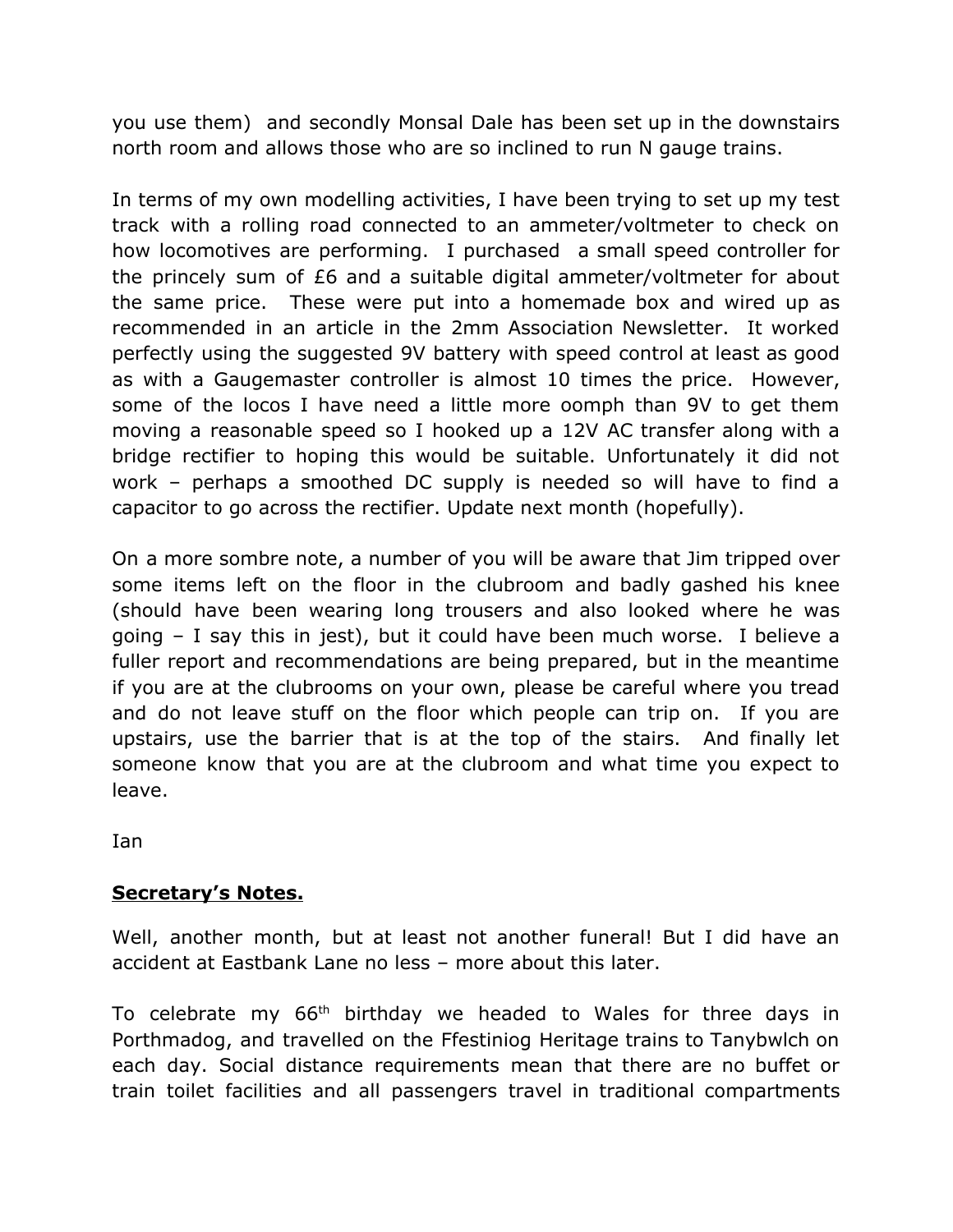which are sanitised between journeys. Only complete round trips from Port to Tanybwlch are available and have to be booked on-line in advance at a cost of £50 per compartment with two free adults included. Up to 4 children can also travel in the same bubble for £1 each. Passengers seemed happy with these arrangements and this recent weekend the railway was fully booked in advance.

Allocation of compartments is done by the guard, so if you want first class, be early. A 'bug box' counts as a single compartment so a family can have a carriage to itself; but you have been warned, these four-wheel vehicles are very bumpy! The Tanybwlch café is open and understandably doing a roaring trade during the 55 minute layover of each train. As each train arrives, the previous one leaves with all the passengers locked in to prevent mixing on the platform. There is now also a daily train from Caernarfon to Bedgelert but Tanybwlch to Blaenau and Port to Bedgelert remain closed.

During our visit we witnessed but did not travel behind the newly restored large George England locomotive Welsh Pony. I put that right a week later when I secured a members ticket on a late afternoon train hauled by the Pony which is painted dark purple lake without any brass plates and a plain painted number 5. The brass plates in both languages and the green livery will come later. The lockdown has been unfortunate for Boston Lodge as they were due to unveil not just the restored Welsh Pony but also James Spooner, their new Fairlie.

This most recent weekend we journeyed down to Towyn and travelled on the Talyllyn Railway's Gin train which stopped at each station for a taste of a different Dyfi gin with a very good picnic at Abergynolwyn.

It is looking extremely unlikely that we will be able to hold an exhibition this November but hopefully by next year the vaccination programme will have started and begun to restore some normality.

For the last couple of weeks I have been attending our clubroom on Tuesday evenings at 2000 and running some of my trains. This is an attempt to begin to restore our limited attendance. Up to three other members in masks may want to join me. I didn't make it this week due to the foul weather and my leg injury. If you want to join me, please place a message on the Whats App group or message or email your intention.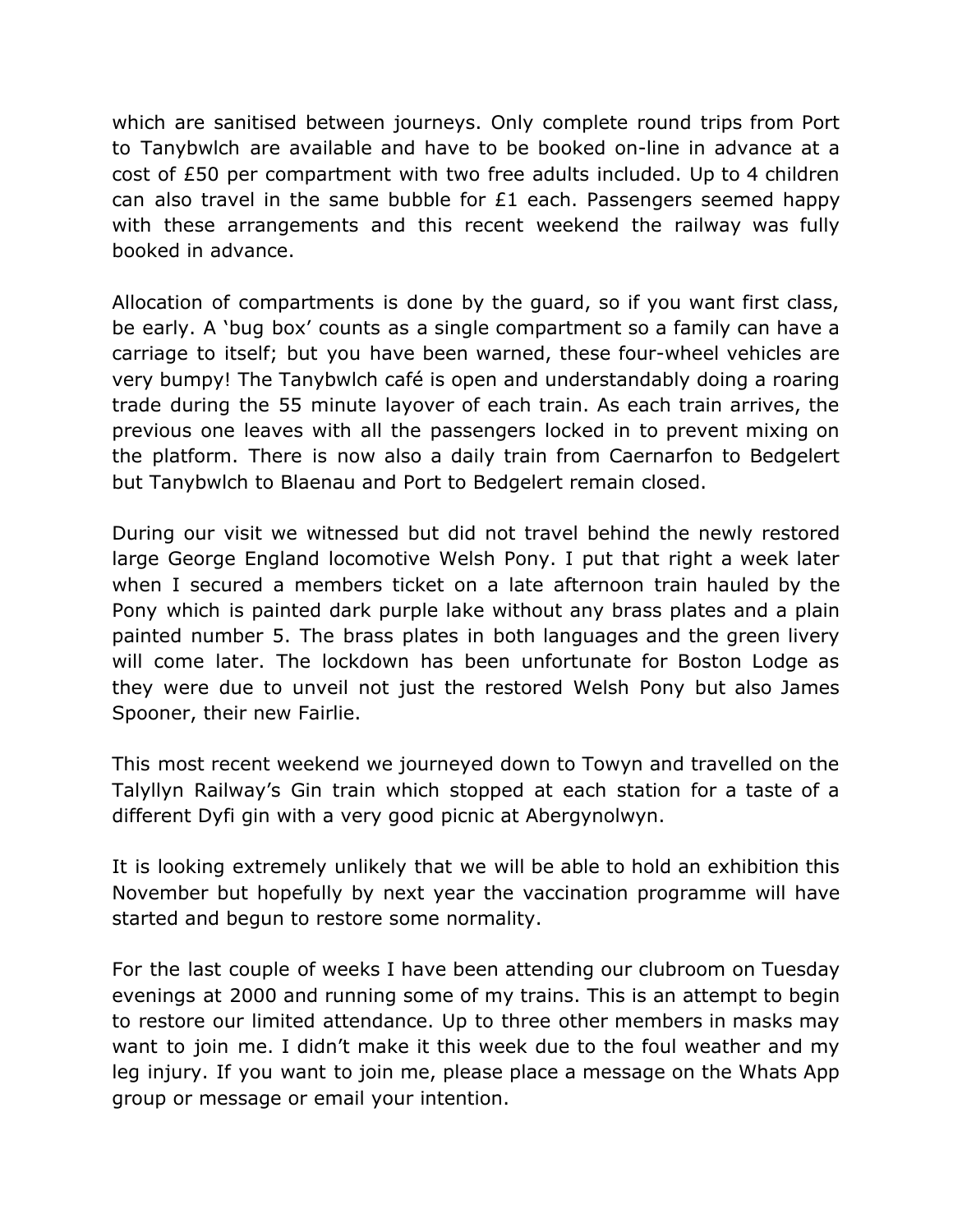Last Tuesday, I brought along a good length rake of Southern Region Mark 1s and Bulleids with my unrebuilt Merchant Navy and in the process of discovering a bad track distortion in the middle loop of the inner OO line, I fell over the Clairmont stock box which had been left sticking out into the room. Whilst we obviously need to be careful and look where we are going, it is true to say that two of our members have substantial sight impairments and others may have early cataracts like me. Clearly we need a 'slips trips and falls' risk assessment. Anyway contact with the polished stockbox resulted in a four hour wait to have the skin of my shin fixed back in place which had rolled up like a carpet and four weeks of clinic dressings will follow. As always with the NHS, care was superb but you never bring enough magazines for the reading as you wait an eternity!

Jim

## **Where's Andrew?**

It looks like last month's teaser stumped everybody. The location was the Telford Steam Railway, which is only open on Sundays and is far smaller than the nearby Severn Valley Railway - but is run by a team of very



welcoming volunteers, and offers an opportunity to get "up close and personal" which the larger railways can't offer. It is usually possible to ride in the brake van, which makes rather a change from the usual carriage, and as the loco does not "run around" you get an excellent view going forwards as well as backwards.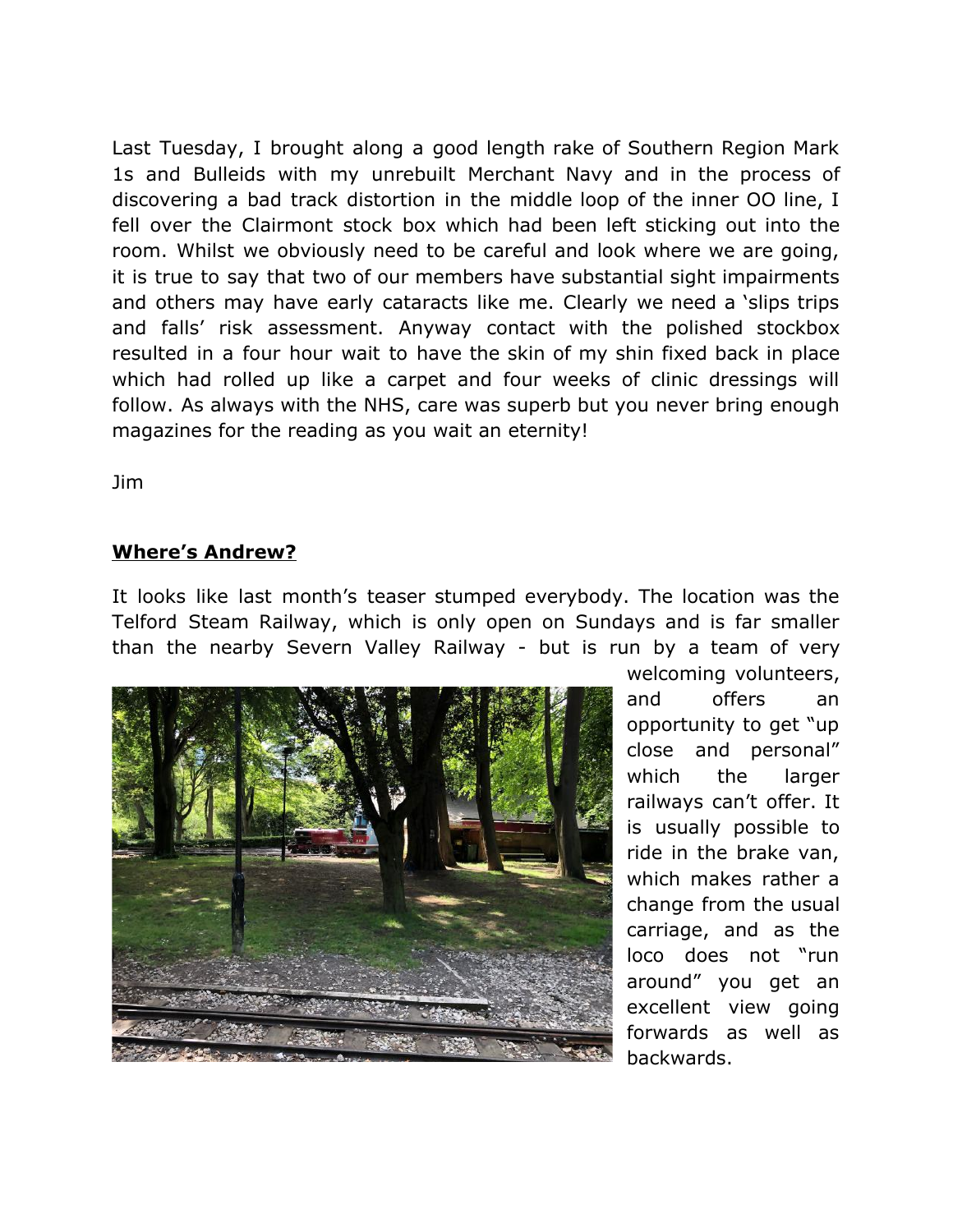The clues to this month's teaser can be found in the track gauge and the locomotive number.

A further clue of a geographical nature can be had by extending the journey from this coastal location via Grewelthorpe, on my return to Southport.

## **The Story of THAT shed Barry Miltenburg**

I have already outlined, via this Newsletter, the outline of the plans I have for a railway empire in the garden of our new home in Southport but the story of actually creating it has become something of a saga. To avoid me having to bore everyone with the story over and over and in order to share my highs and lows of the journey, I thought that another Newsletter article was in order.

The original plan for this empire called for a space some 24 feet x 16 feet although, at the time, I was unaware of the consequences of such a demand. Having moved to Sefton and read the Planning laws, I was happy that I did not need planning permission and, indeed, could sneak a bit extra



space as the house had a 70 feet x 50 feet garden. Thus, like Topsy, the shed grew to 28 feet x 16 feet 6 inches. Please forgive the Imperial measurements but I don't do French.

The actual track plan had not changed during this expansion programme, the layout just got bigger within the area and, therefore, the only real change was the storage siding lengths and the sizes of (the 53) trains being accommodated.

I had, of course, read up on Building Control and knew of the requirements having qualified as an electrician in recent years. Part A deals with construction standards, Part B with fireproofing etc. I was

satisfied that I could comply with all the requirements – the main areas of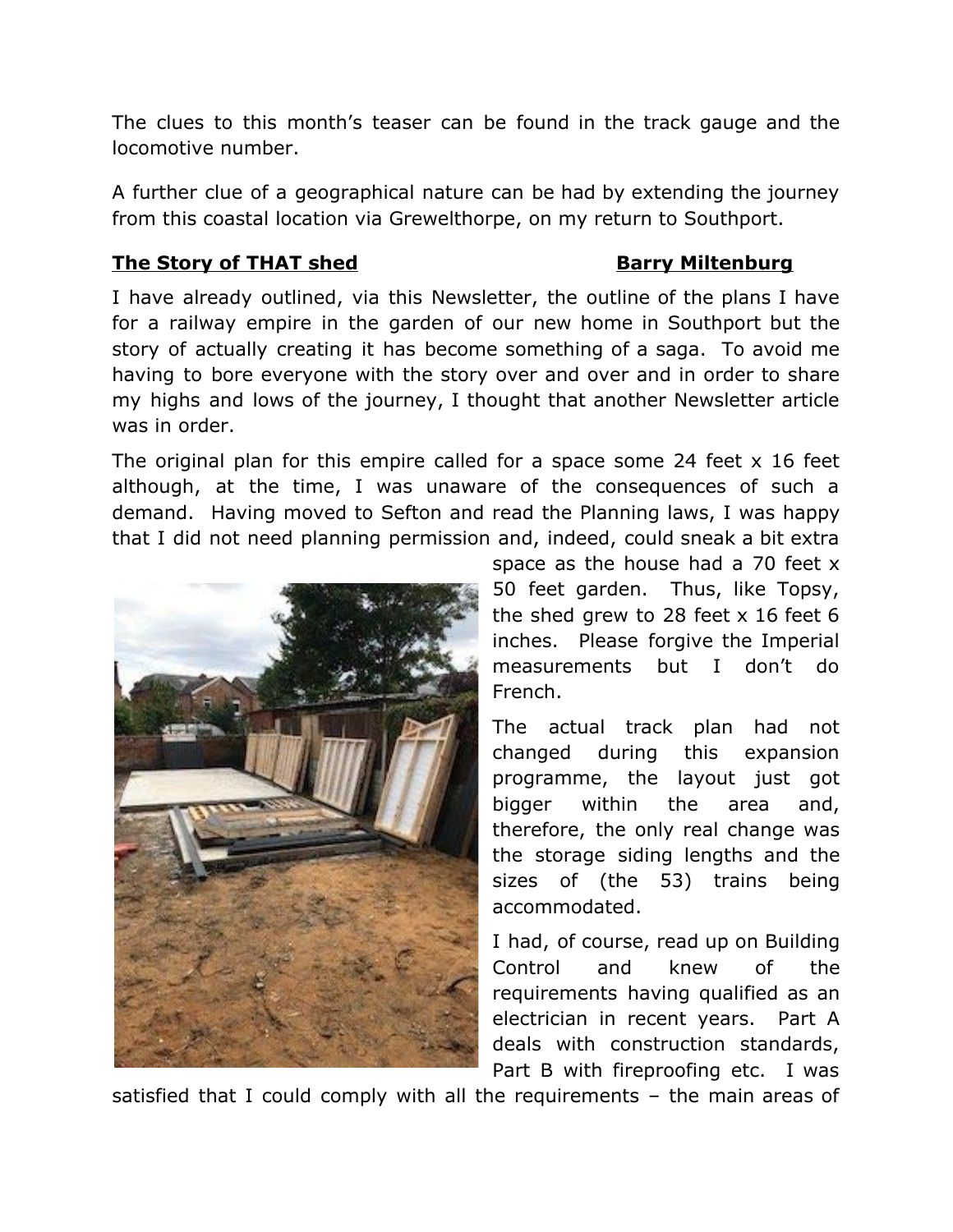focus being fireproofing and construction. The shed is being built by a firm near Lancaster who normally build agricultural property and hence they had little knowledge of the Residential Building Control restrictions. You will appreciate that the "Garden Centre" shed suppliers fell off their chairs when faced with a request for a building of this size!

Enter the Building Control Inspector.

It's clearly one thing to have read the Building Control rules and another to know how they are interpreted and applied. I knew that special requirements came into play if the shed floor area exceeded 30m2 (that's 35.8 square yards in English). I had covered off all those bases with the offer of a structural engineer's report on the roof construction, special fireproof treatments for the walls etc. At first, the Inspector was happy and during an initial site visit was impressed with the dossier of information that I presented to her, but in a subsequent email, she raised concerns about the roof trusses. I sorted that with the structural engineer's report. She then insisted that the pad had to be supported on a suitable base with the footing



grounded on "clean sand" – a local requirement.

A test hole in the garden revealed that the clean sand was some 30 inches below the surface. That would involve the removal of some 40 tons of soil and replacing it with 60 tons of compacted hardcore with a top slab weighing another 12 tons – all to support a wooden shed weighing just over a ton. I pleaded a case that this was somewhat overkill and whilst she offered an alternative (using a suspended floor over an excavated pad), she then dropped the bombshell of all bombshells.

As the shed was over 30m2 (35.8 square yards), it was treated as a "Building" albeit one made out of wood. A Building has, by her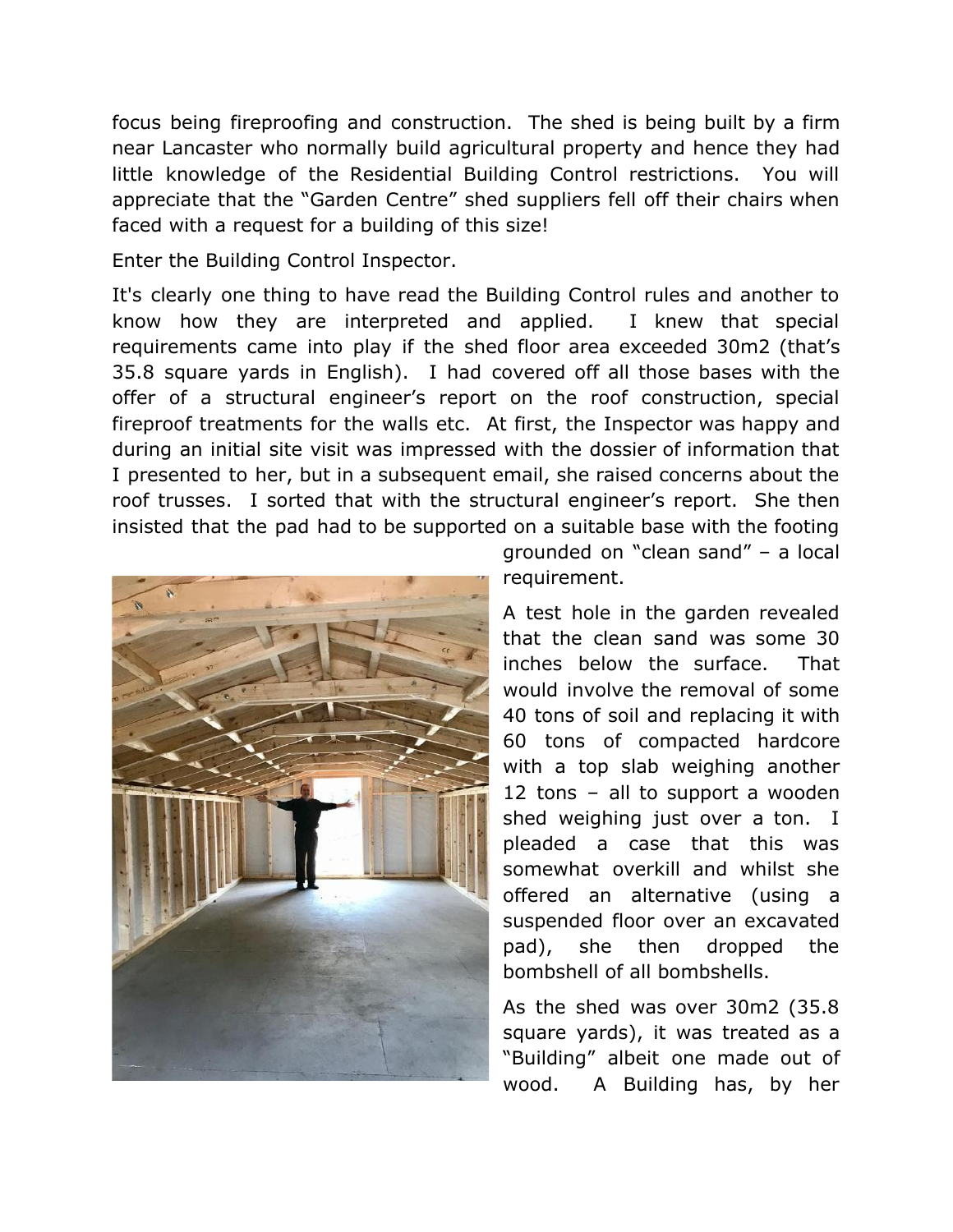definition, a life expectancy of 60 years and therefore, the shed had to be certified as fireproof for 60 years.

Apart from this being absolute nonsense, it was an impossible ask. I could not get the timber high-pressure emersion treated. The shed would never be certified as compliant.

The answer? Reduce the shed size down to under 35.8 square yards. I



calculated that this equates to 46,500 square inches or a shed 310 inches x 150 inches (25 ft 10 inches x 12ft 6 inches). That is exactly what I have done. The plan was reduced back to its original size and then tweaked into a longer, narrower site. The track plan remains unaltered and trains

are a bit shorter but on the bright side, shorter trains means a lesser requirement for rolling stock (about £1500 worth as it happens!!).

And so, we end up here. The shed had already been commissioned in my haste and so the builder had to dismantle and reconstruct parts of it to fit the new size. In doing that, he has been an absolute hero. The initial delivery of panels happened on August  $18<sup>th</sup>$  with the remainder coming the following day when construction begins. By Friday  $21<sup>st</sup>$ , it will be built and large quantities of ale will be consumed by its new owner in celebration!!

The house renovation moves on at pace so by the New Year, I fully expect to be making a start of my dream layout – after all, I now have the shed, the point-work, the track, locomotive fleet, (most of the) rolling stock and loads of other stuff gathered during these layout-less months.

If I don't reappear from hibernation until the middle of the year, you'll know why………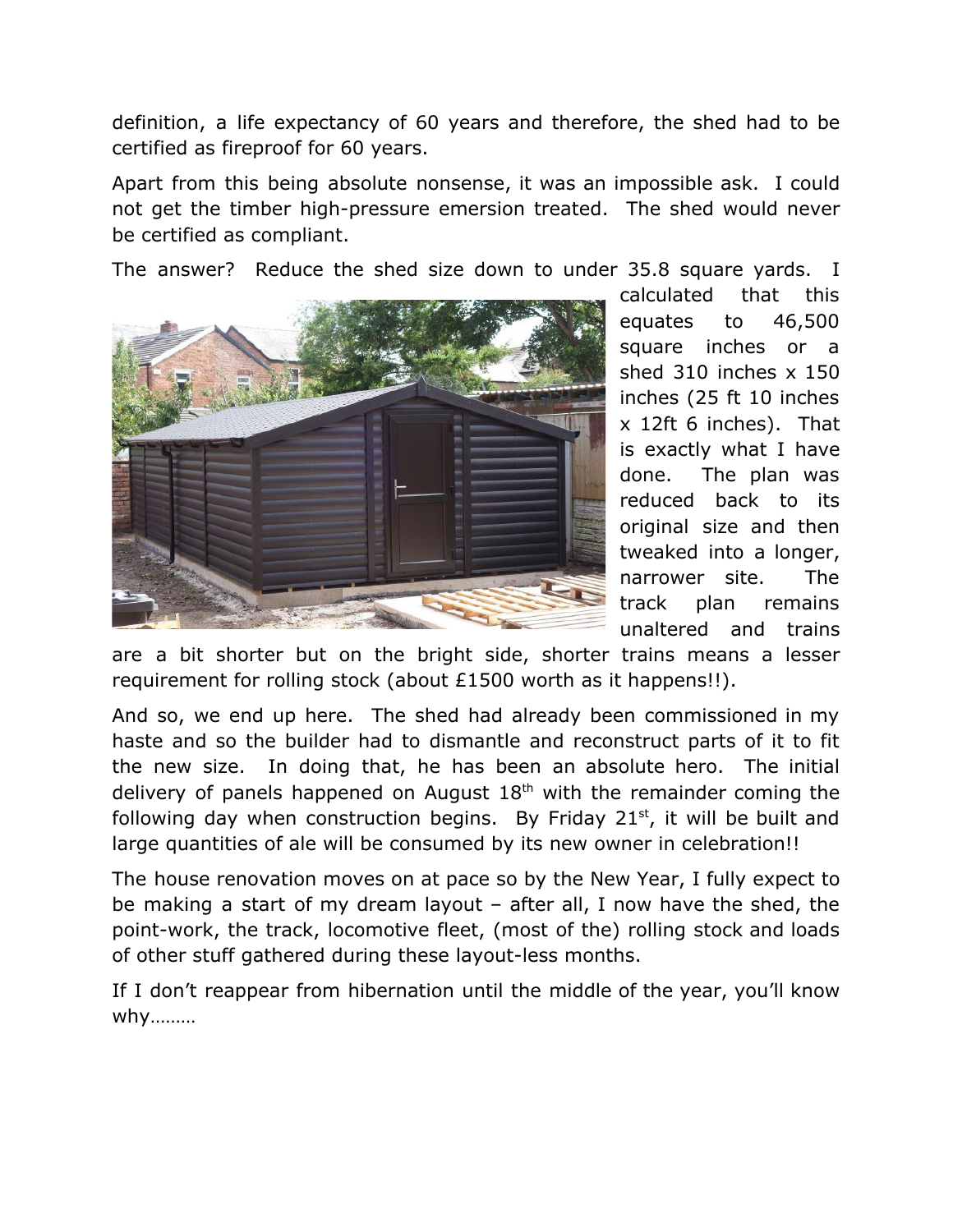# A grounded coach continued **Finance A** Frank Parkinson

As predicted at the end of my previous article and as you can see the coach



is completed. Materials used are again from scrap boxes, the "dunny" roof and verandah are from baked bean tins left to quietly rust in a corner somewhere, the oil lamps are washers and offcuts of plastic rod, would have been nice to have lights in them but............ the paling fence laboriously cut

from the ubiquitous coffee stirrers. The picture set in the greenery of Moss Park L R is purely for show of course, as the model is largely built of wood and wouldn't last five minutes in the recent downpours. A useful addition to the layout though as it can sited anywhere, particularly where the Mind Your Own Business grows and there is plenty of that ! See you next time.

### **Heritage Railways in the "New Normal" Andrew Chrysler**

I took the opportunity of visiting the Isle of Wight Steam Railway in August, and thought that it might be of interest to compare the experience to my last visit, in summer 2019.

The Isle of Wight Steam Railway is based with offices and workshops at Havenstreet station, and extends 9 kilometres from Wooton station to the west, which has road access, to Smallbrook Junction in the east which can only be accessed by Island Line trains, running between Ryde and Shanklin. Island Line trains only stop at Smallbrook Junction on days when the Isle of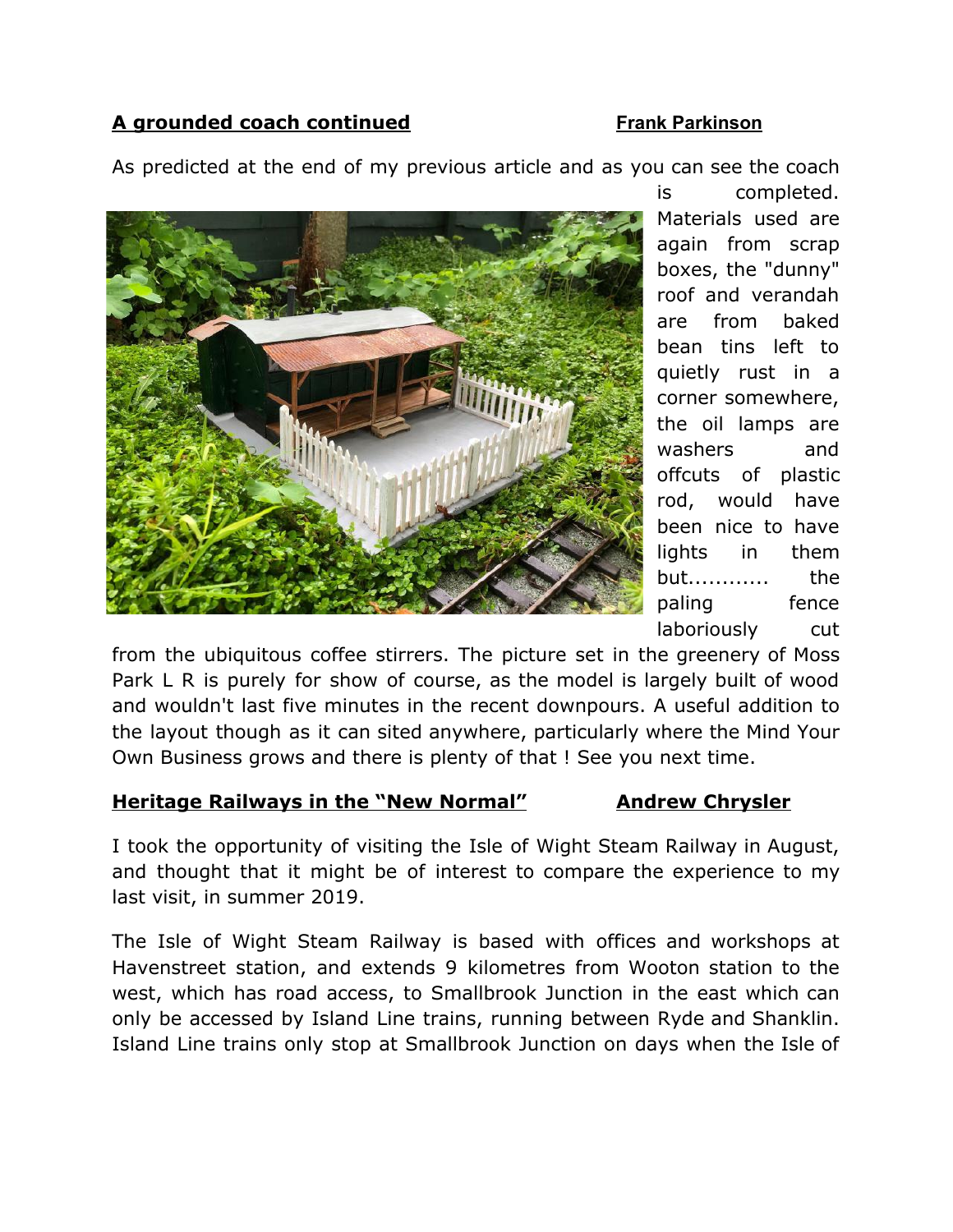

Wight Steam Railway is operating. Map courtesy of Wikipedia member "Peeky44".

This year, tickets were sold in advance, for a complete round trip from Havenstreet, and were available on line. Tickets starting from the

other stations were also available but in limited amounts, by telephone only, and indeed on the Saturday that I visited Island Line was not operating, due to track "improvement" works over the weekends. Anyone who has ridden the Island Line (or the "railway rollercoaster" as it is fondly known) will understand how much it is in need of improvement and it is scheduled to close on 4 January for a few weeks to prepare for the new(er) trains.

Provision has been made for socially distant queueing, and the gift shop is operating with a maximum number of people inside at any time, while the platform and train remain almost unchanged, save for the addition of the



ubiquitous hand sanitiser dispensers, one can be seen to the left of the station name board.

A compartment is reserved for the sole use of a family unit, to provide social distancing. The compartments were numbered, and boarding the train was easily achieved with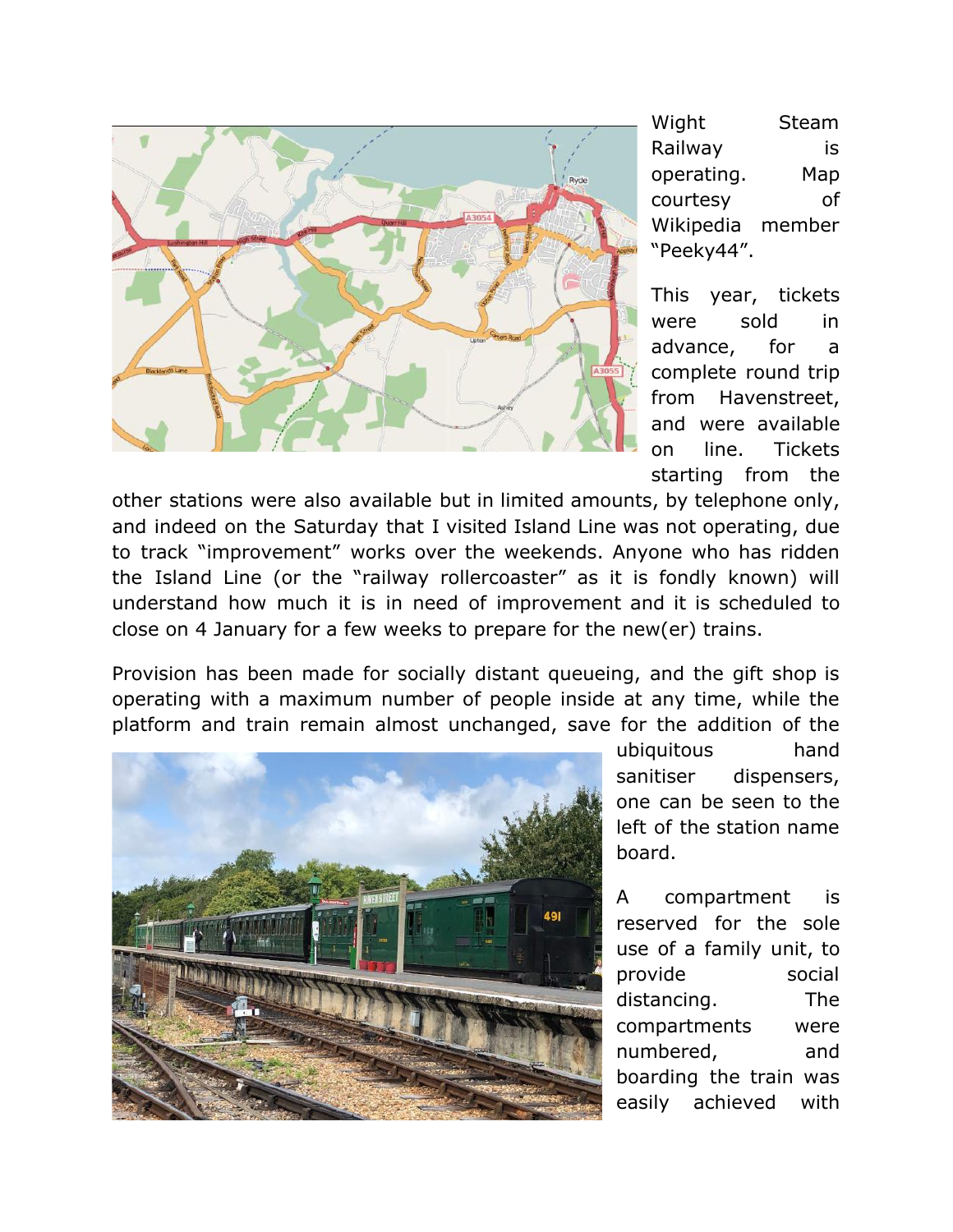ample staff directing passengers to their compartment. At the end of the journey, passengers were asked to remain in their compartments and were allowed out with enough time between compartments to avoid crowding the platform. As we disembarked, we observed the staff cleaning door handles, door frames and windows ready for the next departure.



Our train was hauled by Hunslet 'Austerity' WD198 "Royal Engineer", a 0-6-0 saddle tank built in 1953 which entered service in 1956… making it about 20 years younger than the main line trains on the island.

In all, Coronavirus precautions did not detract from our visit, and, dare I say it, with

less crowds around, it was a very pleasant experience.

# **And Finally.**

The Night Mail, updated for 2010. Contributed by Tony Kulvala.

This is the Night Mail, crossing the border,

Bringing the Child Support Maintenance Order:

Lots of coaches running behind her,

Each full of bills and Final Reminders.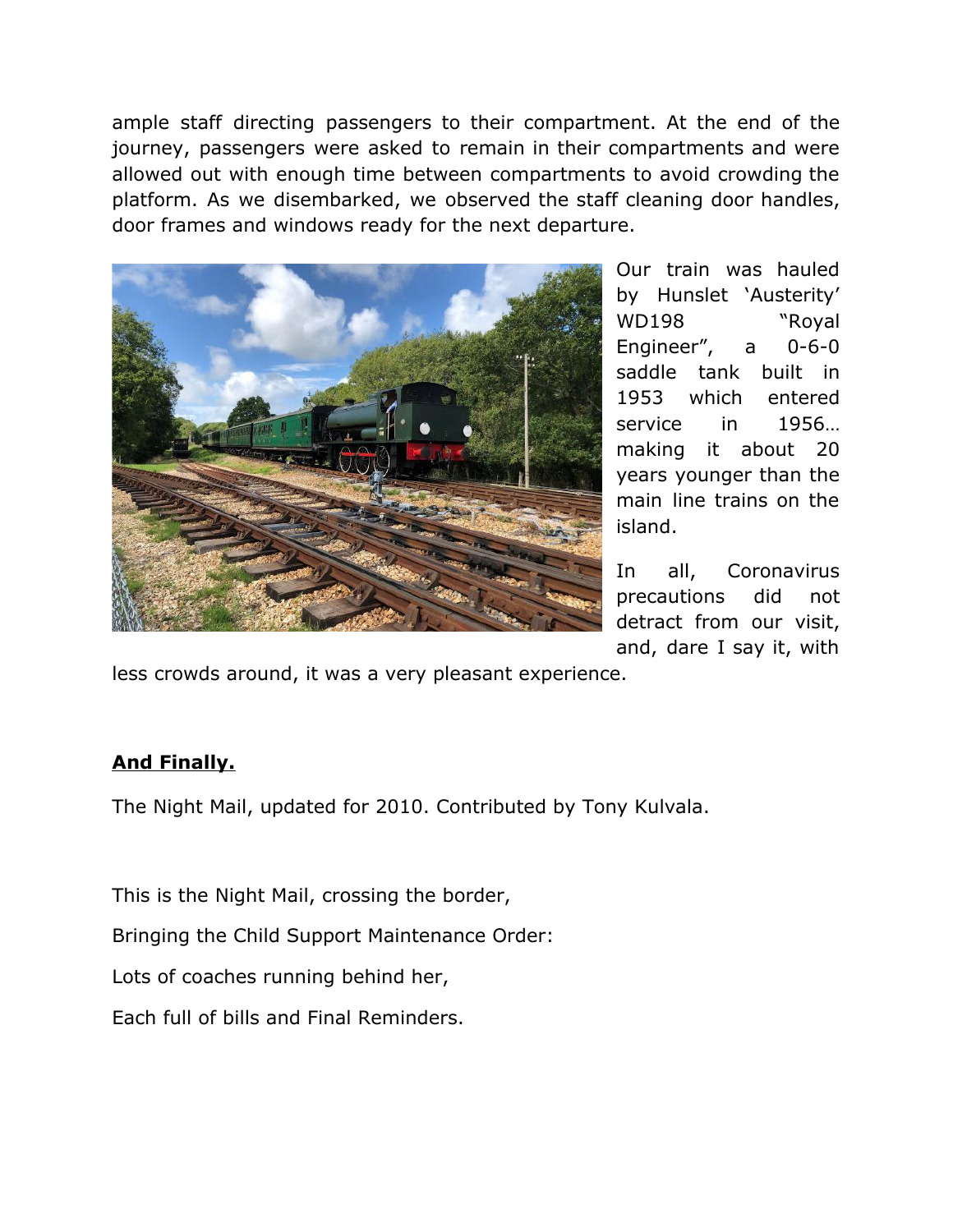The buff envelopes with the rubber bands, The threatening notes and the tax demands, All the junk mail is still sent down the tracks, While more urgent stuff tends to go now by fax.

Pile on the power, the loco lifts, Tons of catalogues, tawdry gifts, Offers of luggage, offers of trips, Red and Black envelopes, YES and NO slips.

Coupons and carbons and counterfoils too, Each with an offer that's ONLY FOR YOU! "Dear Mr Blank, in the whole of your road, Our computer has picked you to open this load".

Offers for Book Clubs and Offers for Discs, Chances for Profits and Not to be Missed, Pensions and PEPs, and a call that you must Invest all your savings in our Unit Trust!

Trolleys are laden with cartons and sacks, Loaded from platforms and pulled along tracks Coaches and vans all laden with BRUTES, Dash through the night along viable routes.